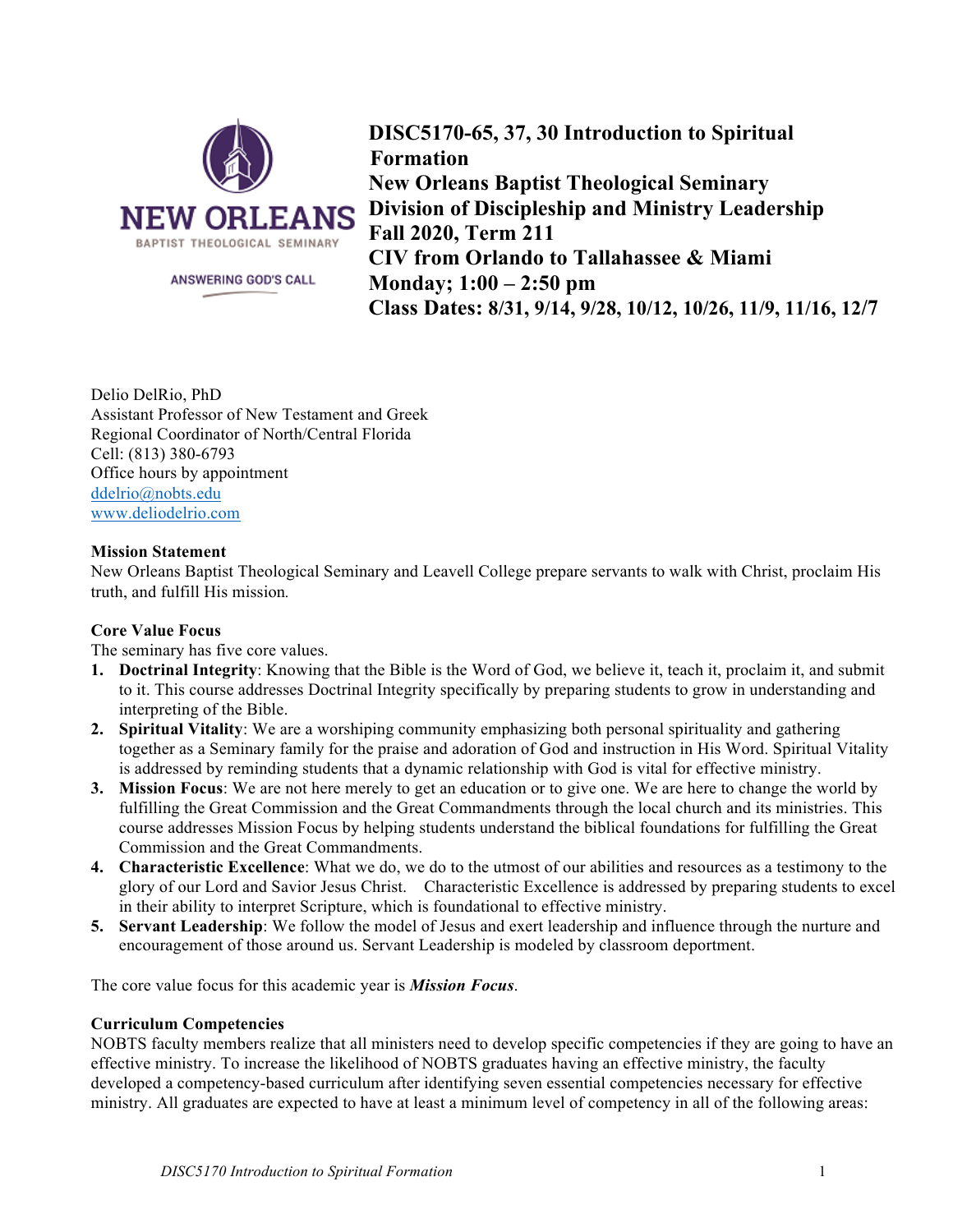- **1. Biblical Exposition**: to interpret and communicate the Bible accurately.
- **2. Christian Theological Heritage**: To understand and interpret Christian theological heritage and Baptist polity for the church.
- **3. Disciple Making**: To stimulate church health through mobilizing the church for missions, evangelism, discipleship, and church growth.
- **4. Interpersonal Skills**: To perform pastoral care effectively, with skills in communication and conflict management.
- **5. Servant Leadership**: To serve churches effectively through team ministry.
- **6. Spiritual and Character Formation**: To provide moral leadership by modeling and mentoring Christian character and devotion.
- **7. Worship Leadership**: To facilitate worship effectively.

This course addresses all curriculum competencies.

## **Course Description**

This course is a pass-fail experience in a faculty led learning context. Students in the course will meet weekly for accountability, mentoring, discussion, and spiritual formation by participating in and leading weekly meetings. Students will comprehend a variety of Christian devotional practices by completing specific assignments on basic spiritual disciplines. This course is designed to be taken during a student's first semester. This course is available in a mentoring format.

## **Student Learning Outcomes**

In order to provide moral leadership by modeling and mentoring Christian character and devotion and in order to stimulate church health through mobilizing the church for discipleship, the student, by the end of the course should:

- 1. Comprehend the following concepts:
	- The marks of a disciple as something beyond the point of salvation.
	- Effective methods of becoming a disciple and of making disciples.
	- The relationship between spiritual maturity and spiritual disciplines.
	- Christian devotional practices or disciplines.
- 2. Have a positive response to the following concepts:
	- A life-long intentional devotional discipline for lifelong spiritual growth and benefit to the kingdom of God.
	- A meaningful and maturing relationship with God.
	- Christian community in a small group setting.
	- A personal commitment to basic devotional practices.
- 3. Be able to, with the help of resources, accomplish the following tasks:
	- Develop a plan for personal discipleship and assist others to develop a personal discipleship plan.
	- Practice appropriate disciplines of the Christian faith.
- 4. Have an appropriate perception as how to lead small discipleship groups.

# **Course Teaching Methodology**

The course will involve the following methodologies: reading/reflection on texts in the field through participation in class/group discussions; individual study and practice of spiritual disciplines; and reflection and journaling of individual student spiritual journey.

### **Textbooks**

Foster, Richard J. *Celebration of Discipline: Special Anniversary Edition: The Path to Spiritual Growth.* San Francisco, CA: HarperOne, 2018.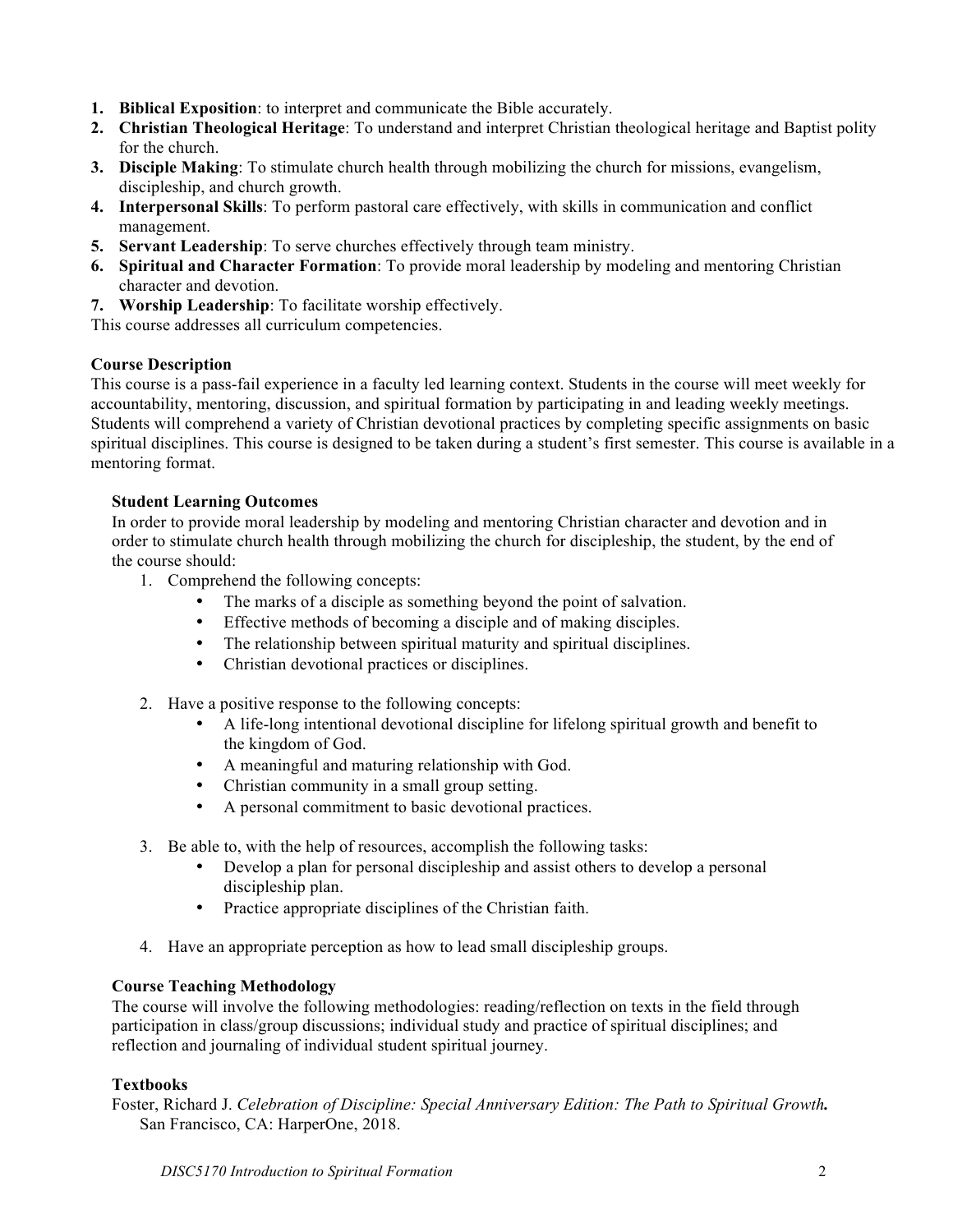### **Course Requirements**

## **Class Attendance (15%) Due: Per Course Schedule**

Attend class and participate in all class discussions. In evaluating class involvement, consideration will be given to  $(1)$  attendance,  $(2)$  class participation,  $(3)$  reading accountability, and  $(4)$  punctuality.

Read the assigned textbooks and additional class material while also leading at least one class discussion of an assigned chapter.

# **Journaling (35%) Due: December 2nd**

Keep a journal of your spiritual journey throughout the course and complete the assignments given by the professor for the spiritual journal. The journal is to be your thoughts/reflections about your spiritual journey. Also, the professor will provide guiding questions and thought-provoking topics for reflection. The student is to journal 4 times weekly with a paragraph (3-5 sentences) minimum each entry. The journal will not be read by the professor but only briefly checked for completion.

# **Scripture Memory Due: Per Schedule Below**

Memorize and recite on specified dates (weeks) assigned Bible verses.

# **Embedded Assignment** — Reflection Paper (30%) Due: November 18<sup>th</sup>

Write a three-page reflection paper at the end of the semester. The reflection paper is a first-person synopsis of a personal spiritual formation and discipleship plan relating to the importance of spiritual maturity and spiritual disciplines. The student should write about their perception of meeting in small groups for Christian community and the personal role of spiritual disciplines/devotional practices such as journaling, scripture memorization, and prayer. The assignment is due at the end of the semester.

# **Evaluation of Grade**

The student's grade will be computed as follows (pass/fail):

| Journal                        | $35\%$  |
|--------------------------------|---------|
| Discussion Session leadership  | $20\%$  |
| Class Attendance/Participation | $15\%$  |
| <b>Reflection Paper</b>        | $30\%$  |
|                                | $100\%$ |

# **Course Schedule**

|   | <b>Class</b><br><b>Sessions</b> | <b>Topic</b>                 | <b>Assignments Due</b><br><b>Readings are from Foster</b><br><b>Memory Verse</b> | <b>Person</b><br><b>Leading</b><br><b>Class</b> |
|---|---------------------------------|------------------------------|----------------------------------------------------------------------------------|-------------------------------------------------|
|   |                                 | Introduction to Course: What | <b>Additional topic for journal</b>                                              | Professor                                       |
|   | Aug $31$                        | is Spiritual Formation?      |                                                                                  |                                                 |
|   |                                 | The Hope of Transformation   | Read Preface & Chapter 1                                                         |                                                 |
| 2 | Sep 14                          |                              | <b>Gal 2:20</b>                                                                  | Professor                                       |
|   |                                 | The Goal of Spiritual Life   | Read Chapter 2                                                                   |                                                 |
|   |                                 | Training vs. Trying          | Read Chapter 3                                                                   | Student                                         |
|   |                                 |                              | <b>Phil 3:10</b>                                                                 |                                                 |
|   | Sep 28                          |                              |                                                                                  |                                                 |

### **Leadership (20%) Due: Per Course Schedule**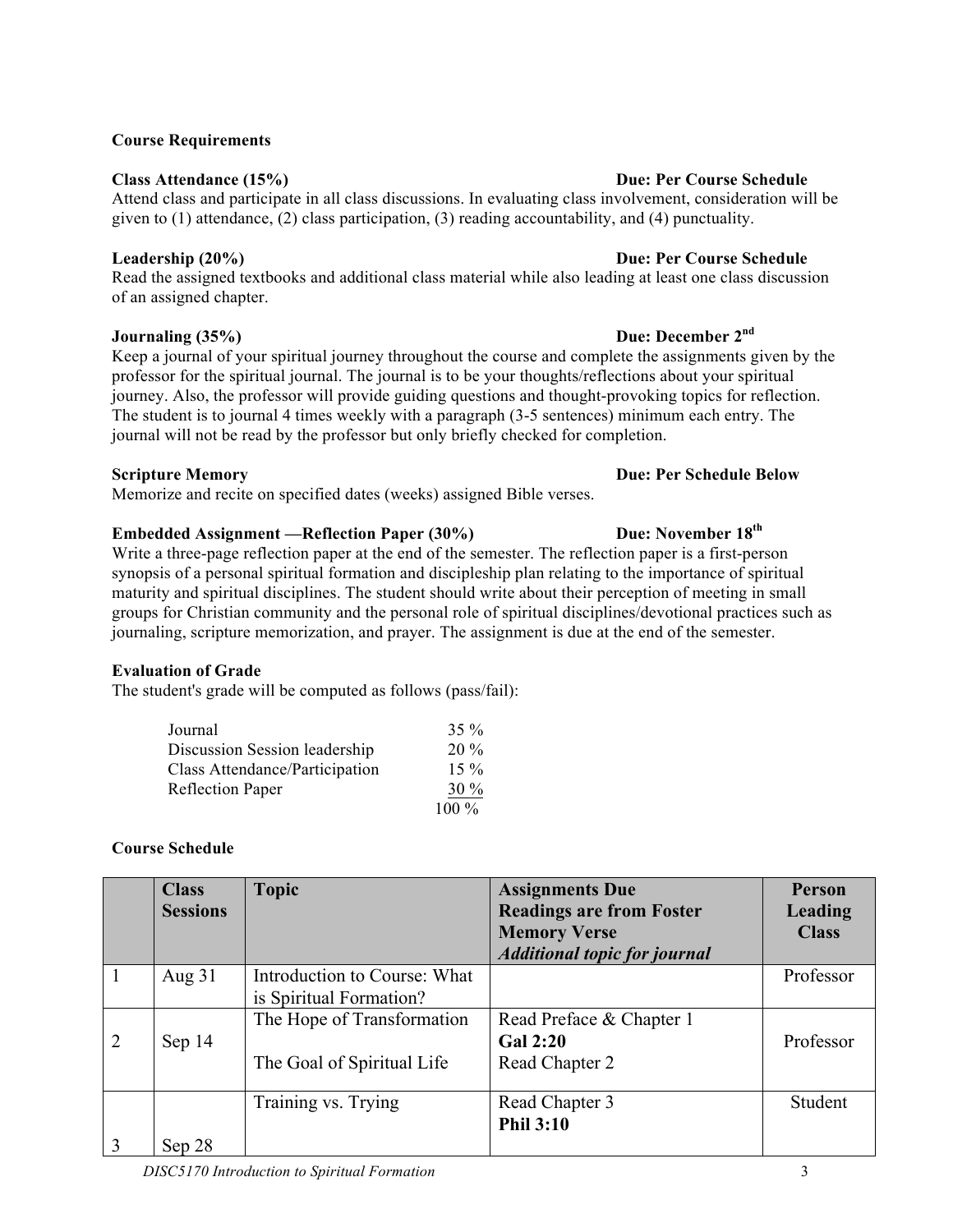|                | <b>Class</b><br><b>Sessions</b> | <b>Topic</b>                                                                                                  | <b>Assignments Due</b><br><b>Readings are from Foster</b><br><b>Memory Verse</b><br><b>Additional topic for journal</b> | <b>Person</b><br><b>Leading</b><br><b>Class</b> |
|----------------|---------------------------------|---------------------------------------------------------------------------------------------------------------|-------------------------------------------------------------------------------------------------------------------------|-------------------------------------------------|
|                |                                 | The Practice of Celebration                                                                                   | Read Chapter 4<br>Rom 12:1-2                                                                                            | Student                                         |
| $\overline{4}$ | Oct 12                          | The Practice of "Slowing"                                                                                     | Read Chapter 5<br><b>Jos 1:8</b>                                                                                        | Student                                         |
|                |                                 | The Practice of Prayer                                                                                        | Read Chapter 6<br>Phil 4:6-7                                                                                            | Student                                         |
|                | Oct 20                          | <b>Fall Break</b>                                                                                             |                                                                                                                         |                                                 |
| 5              | Oct 26                          | Check journals & reading<br>progress<br>The Practice of Servanthood                                           | Read Chapter 7<br>Heb 10:24-25<br><b>Bring Spiritual Journal to Class</b><br><b>Reading Check Chs.1-7</b>               | Student                                         |
| 6              | Nov 9                           | The Practice of Submission                                                                                    | Read Chapter 8<br>Mt 28:18-20                                                                                           | Student                                         |
|                |                                 | Guidance from Holy Spirit                                                                                     | Read Chapter 9<br>Col 3:17                                                                                              | Student                                         |
| $\overline{7}$ | <b>Nov 16</b>                   | The Practice of Secrecy                                                                                       | Read Chapter 10                                                                                                         | Student                                         |
|                |                                 | The Practice of Reflection<br>Check journals                                                                  | Read Chapter 11<br><b>Bring Spiritual Journal to Class</b>                                                              | Student                                         |
|                | <b>Nov 24</b>                   | <b>THANKSGIVING BREAK</b>                                                                                     |                                                                                                                         |                                                 |
| 8              | Dec 7                           | Developing Spiritual<br>Disciplines in your own life<br>The Experience of Suffering<br>Check reading progress | Read Chapter 12<br>Read Chapter 13<br><b>Reflection Paper Due</b><br><b>Reading Check Chs.8-13</b>                      | Professor                                       |

### **Memory Verses**

| Gal. $2:20$    | week 1 |
|----------------|--------|
| Phil. $3:10$   | week 2 |
| Rom. $12:1-2$  | week 3 |
| Jos. $1:8$     | week 4 |
| Phil. 4:6-7    | week 5 |
| Heb. 10:24-25  | week 6 |
| Mt. $28:18-20$ | week 7 |
| Col. 3:17      | week 8 |

### **Additional Course Information**

### **Absences, Make-up Work and Academic Policies**

As stated in the Graduate Catalog, students may miss a maximum of four classroom hours during the semester for an 8x class. Three late arrivals or early departures to/from class count as one absence. The student will receive an automatic grade of "F" when he/she exceeds four classroom hours absent.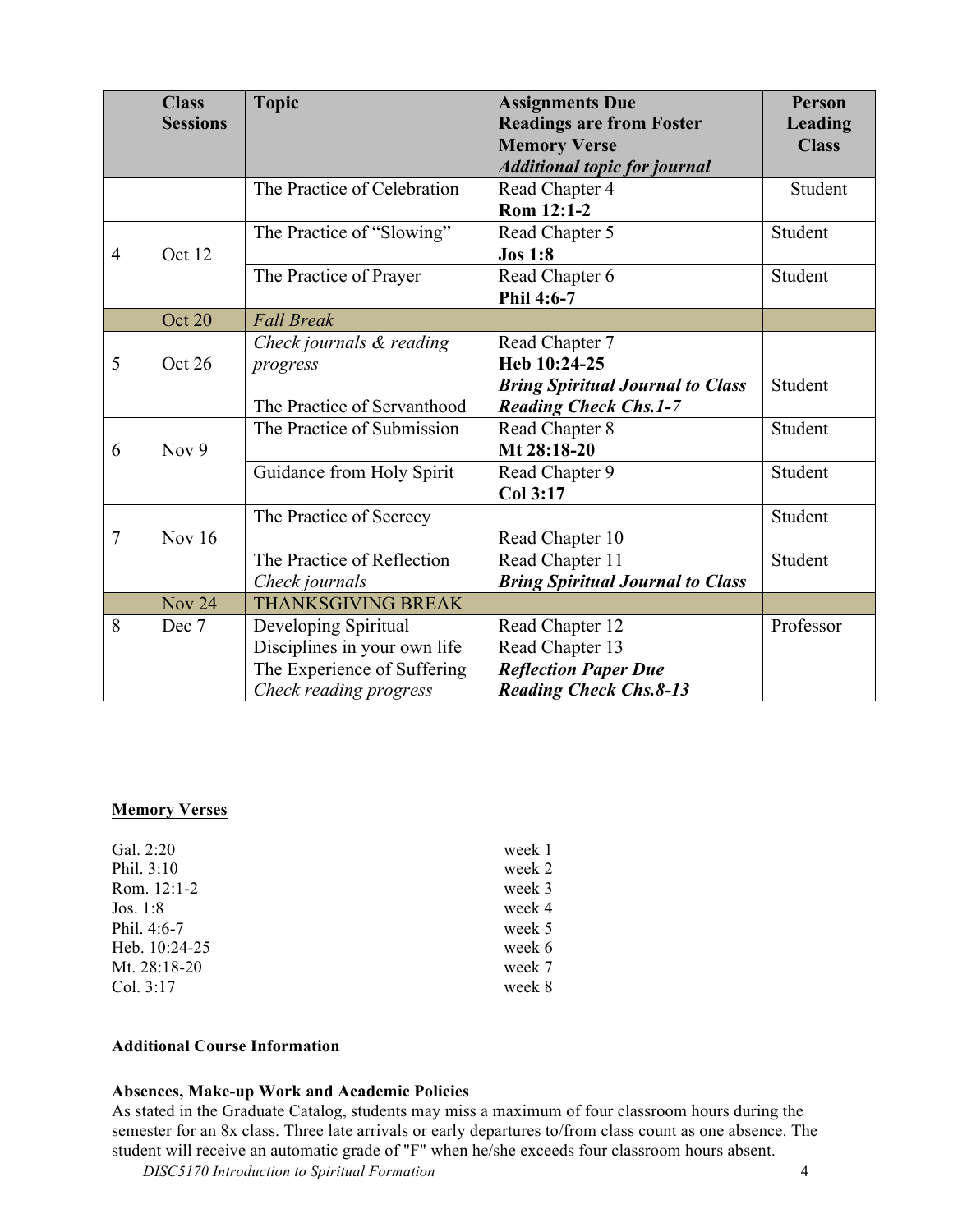Academic policies related to absences, examinations, and other topics can be found in the online *New Orleans Baptist Theological Seminary Graduate Catalog.*

**Blackboard:** You are responsible to check Blackboard for grades, assignments, course documents and announcements. You are responsible for maintaining current information regarding e-mail address on the Blackboard system and Self-Serve. **Blackboard** will be used to communicate with students, collect assignments and grade coursework.

### **Assignment Submission**

Assignments are due on the date indicated in the "Assignments and Evaluation Criteria" section of the syllabus. Assignments not submitted *via Blackboard by the assigned date* are considered *late* and will incur *an initial 10-point penalty* and *accumulate a one-point penalty for each additional day*. No assignments will be accepted more than two weeks after the original due date. *If all course assignments are not received by the final unit, a grade of zero is automatically earned for the missing assignments.* Assignments should **not** be e-mailed to the professor.

## **Policy for Graduating Seniors**

Graduating Seniors are responsible for alerting the professor of your intention to graduate. All of your assignments must be completed by noon (12:00 PM) on the Wednesday prior to commencement exercises.

# **Netiquette**

Netiquette refers to appropriate online behavior in Blackboard or other online discussions. Each student is expected to demonstrate appropriate Christian behavior when working online on Discussion Boards or whenever interaction occurs through web, digital, or other electronic medium. The student is expected to interact with other students in a fashion that will promote learning and respect for the opinions of others in the course. A spirit of Christian charity is expected at all times in the online environment.

### **Withdrawal from the Course**

The administration has set deadlines for withdrawal. These dates and times are published on the academic calendar. Administration procedures must be followed. You are responsible to handle withdrawal requirements. A professor cannot issue a withdrawal. You must complete the proper paperwork to ensure you will not receive a final grade of "F" in the course if you choose not to engage in the online class once you are enrolled.

### **Technical Assistance**

For assistance regarding technology, consult ITC (504-816-8180) or the following websites:

1. Selfserve@nobts.edu - Email for technical questions/support requests with the

Selfserve.nobts.edu site (Access to online registration, financial account, online transcript, etc.)

2. BlackboardHelpDesk@nobts.edu - Email for technical questions/support requests with the

NOBTS Blackboard Learning Management System NOBTS.Blackboard.com.

- 3. ITCSupport@nobts.edu Email for general technical questions/support requests.
- 4. www.NOBTS.edu/itc/- General NOBTS technical help information is provided on this website.

# **Help for Writing Papers at "The Write Stuff"**

NOBTS maintains a Writing Center designed to improve English writing at the graduate level. Students can receive writing guides, tips, and valuable information to help in becoming a better writer.

# **Writing Style Guide**

Writing assignments should follow the NOBTS/Leavell College Manual of Form and Style (revised August 2019). To access this manual on the seminary website, please use the following link: https://www.nobts.edu/\_resources/pdf/writing/StyleGuide.pdf

# **Academic Honesty Policy**

All graduate and undergraduate NOBTS students, whether on-campus, internet, or extension center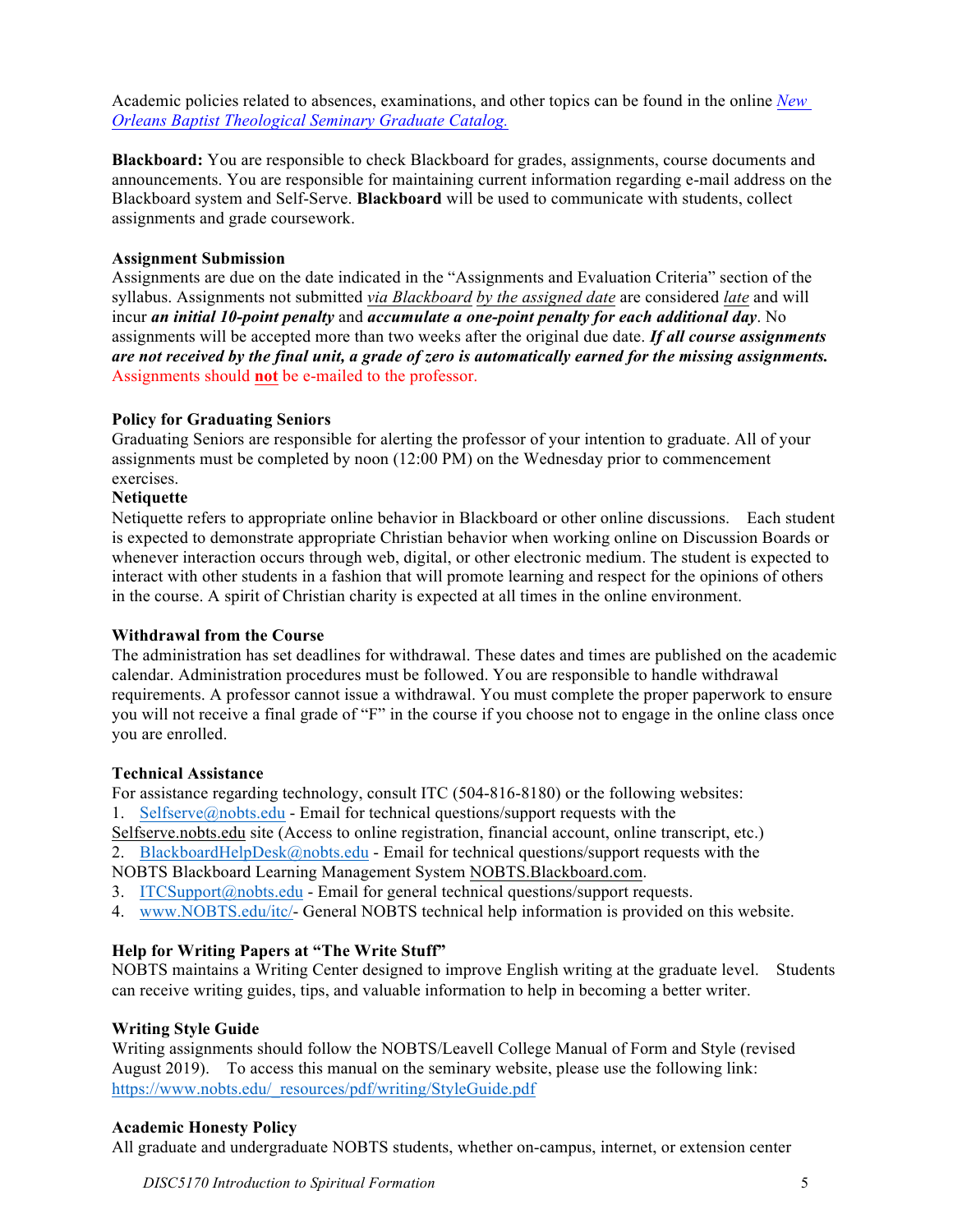students, are expected to adhere to the highest Christian standard of honesty and integrity when completing academic assignments for all courses in every delivery system format. The Bible provides our standard for academic integrity and honesty. This standard applies whether a student is taking tests, quizzes, exams, writing papers, completing Discussion Boards, or any other course requirement.

### **Plagiarism on Written Assignments**

NOBTS has a no tolerance policy for plagiarism. Plagiarism in certain cases may result in expulsion from the seminary. See the NOBTS Student Handbook for definition, penalties, and policies associated with plagiarism.

**Special Needs:** If you need an accommodation for any type of disability, please set up a time to meet with the professor(s) to discuss any modifications you may need that are able to be provided.

**Emergency Plan:** In the event the NOBTS schedule is impacted due to a natural event, go to the seminary's website for pertinent information. Class will continue as scheduled through the Blackboard site. Please note announcements and assignments on the course's Blackboard site.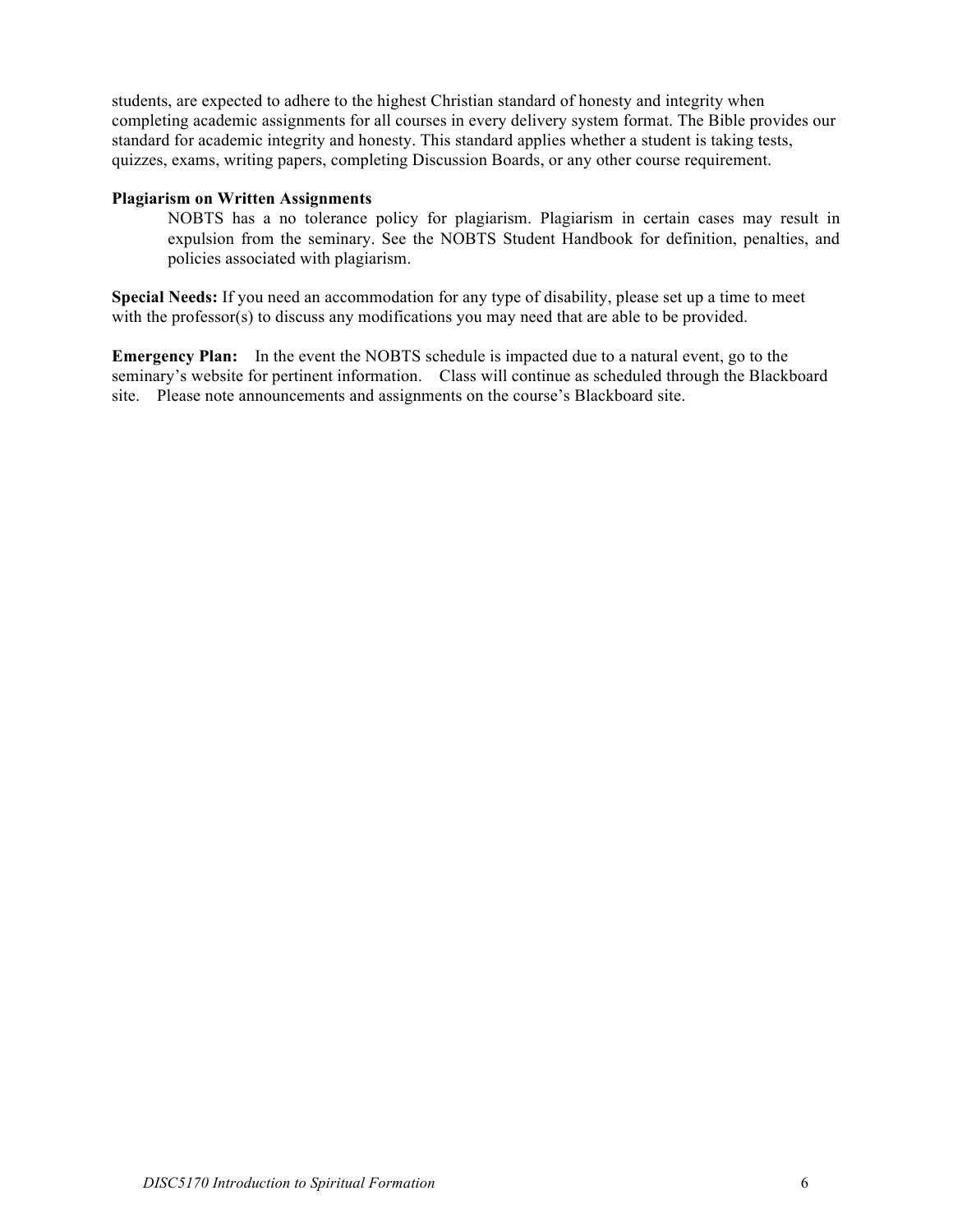### **RUBRIC FOR GRADING A SUMMATIVE PROJECT – REFLECTION PAPER IN THE COURSE DISC5170: SPIRITUAL FORMATION**

### **Assignment Description:**

Write a three-page reflection paper at the end of the semester. The reflection paper is a first-person synopsis of a personal spiritual formation and discipleship plan relating to the importance of spiritual maturity and spiritual disciplines. The student should write about their perception of meeting in small groups for Christian community and the personal role of spiritual disciplines/devotional practices such as journaling, scripture memorization, and prayer.

# **Rubric:**

| Element            | <b>SLOs</b>                                                                                                                                 | Inadequate<br>(1 PT)                                                                                                                | <b>BASIC</b><br>(2PTS)                                                                                                             | <b>COMPETENT</b><br>(3 PTS)                                                                                                                                                                         | <b>GOOD</b><br>$(4$ PTS $)$                                                                                                                                                         | <b>EXCELLEN</b><br>Т                                                                                                                                                                                    | <b>POINTS</b>         |
|--------------------|---------------------------------------------------------------------------------------------------------------------------------------------|-------------------------------------------------------------------------------------------------------------------------------------|------------------------------------------------------------------------------------------------------------------------------------|-----------------------------------------------------------------------------------------------------------------------------------------------------------------------------------------------------|-------------------------------------------------------------------------------------------------------------------------------------------------------------------------------------|---------------------------------------------------------------------------------------------------------------------------------------------------------------------------------------------------------|-----------------------|
| UNDERSTANDING      | Understand the<br>basic marks of<br>personal spiritual<br>disciplines,<br>spiritual growth<br>and discipleship.                             | Shows an<br>inadequate<br>understanding<br>of personal<br>disciplines,<br>spiritual growth<br>and<br>discipleship.                  | Shows a<br>minimal<br>understanding<br>of personal<br>disciplines,<br>spiritual<br>growth and<br>discipleship.                     | Shows an<br>adequate<br>understanding<br>of personal<br>disciplines,<br>spiritual growth<br>and<br>discipleship.<br><b>Student lists</b><br>and explains<br>one or two<br>spiritual<br>disciplines. | Shows a good<br>understanding<br>of personal<br>disciplines,<br>spiritual<br>growth and<br>discipleship.<br><b>Student lists</b><br>and explains<br>three spiritual<br>disciplines. | (5 PTS)<br>Shows an<br>exemplary<br>understandin<br>g of personal<br>disciplines,<br>spiritual<br>growth and<br>discipleship.<br><b>Student lists</b><br>and explains<br>four spiritual<br>disciplines. |                       |
| <b>APPLICATION</b> | Develop a<br>positive response<br>to lifelong<br>spiritual growth<br>through the<br>practice of<br>spiritual<br>disciplines.                | <b>Makes</b> poor<br>application to<br>respond to<br>lifelong<br>spiritual growth<br>through<br>spiritual<br>disciplines.           | <b>Makes</b><br>minimal<br>application to<br>respond to<br>lifelong<br>spiritual<br>growth<br>through<br>spiritual<br>disciplines. | <b>Makes</b> one<br>practical<br>applications to<br>respond to<br>lifelong<br>spiritual growth<br>through<br>spiritual<br>disciplines.                                                              | <b>Makes</b> two<br>applications to<br>respond to<br>lifelong<br>spiritual<br>growth<br>through<br>spiritual<br>disciplines.                                                        | <b>Makes</b> three<br>practical<br>application to<br>respond to<br>lifelong<br>spiritual<br>growth<br>through<br>spiritual<br>disciplines.                                                              |                       |
| COMMUNICATION      | Express in writing<br>a personal<br>discipleship plan<br>and lead others in<br>spiritual<br>disciplines within<br>a small group<br>setting. | <b>Used none or an</b><br>incoherent<br>expression that<br>fails to<br>communicate a<br>plan to help<br>others grow<br>spiritually. | Use of an<br>inconsistent<br>expression that<br>fails to<br>communicate a<br>plan to help<br>others grow<br>spiritually.           | Limited<br>expressions that<br>communicate a<br>competent plan<br>to help others<br>grow spiritually<br>by valuing<br>relationships.                                                                | <b>Used more</b><br>than one<br>expression that<br>communicate a<br>good plan to<br>help others<br>grow<br>spiritually by<br>valuing<br>relationships.                              | <b>Used two or</b><br>more<br>expressions<br>that<br>communicate<br>an exemplary<br>plan to help<br>others grow<br>spiritually by<br>valuing<br>relationships.                                          | Aver.<br><b>Score</b> |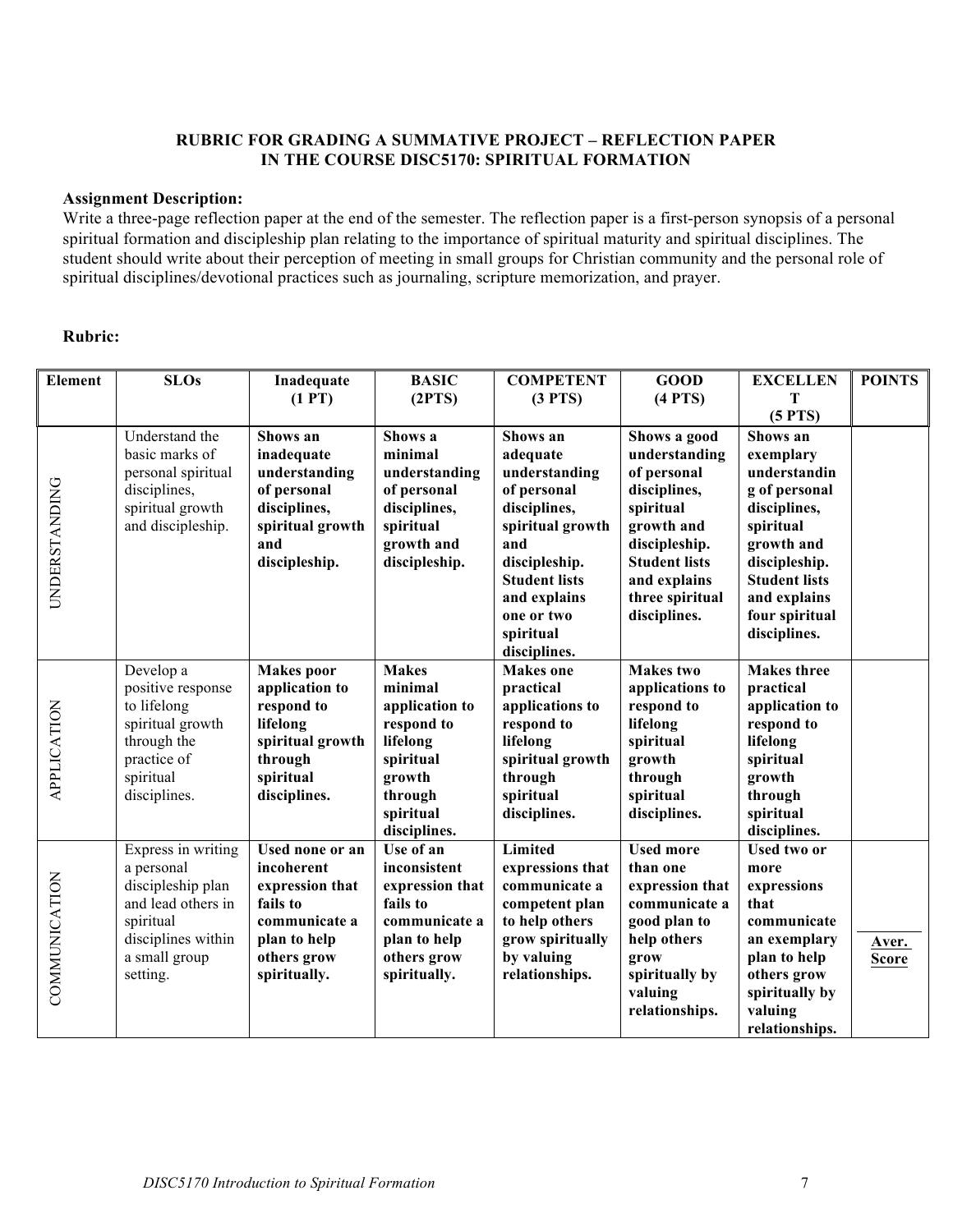# **Selected Bibliography**

Arn, Win and Charles Arn. *The Master's Plan for Making Disciples*, 2d ed. Grand Rapids, MI: Baker, 1998.

Barna, George. *Growing True Disciples*. Colorado Springs, CO: Waterbrook Press, 2001.

Blackaby, Henry T. and Claude V. King. *Experiencing God: How to Live the Full Adventure of Knowing and Doing the Will of God*. Nashville, TN: B & H, 1994.

\_\_\_\_\_. *Hearing God's Voice*. Nashville, TN: B & H, 2002.

Bonhoeffer, Deitrich. *The Cost of Discipleship*. Translated by R. H. Fuller. New York: Macmillan, 1963.

Bridges, Jerry. *The Pursuit of Holiness*. Colorado Springs, CO: NavPress, 1978.

\_\_\_\_\_. *The Practice of Godliness*. Colorado Springs, CO: NavPress, 1983.

Coleman, Robert E. *The Master Plan of Evangelism*. Grand Rapids, MI: Revell, 1993.

\_\_\_\_\_. *The Master Plan of Discipleship*. Grand Rapids, MI: Revell, 1987.

Cymbala, Jim. *Break Through Prayer*. Grand Rapids, MI: Zondervan, 2003.

DeMoss, Nancy Leigh. *Brokenness: The Heart God Revives*. Chicago: Moody, 2005.

\_\_\_\_\_. *Holiness: The Heart God Purifies*. Chicago: Moody, 2005.

\_\_\_\_\_. *Surrender: The Heart God Controls*. Chicago: Moody, 2005.

Eims, Leroy. *The Lost Art of Disciple Making*. Grand Rapids, MI: Zondervan, 1978.

Elliff, Tom. *A Passion for Prayer: Experiencing Deeper Intimacy with God*. Fort Washington, PA: CLC Publications, 2010.

Floyd, Ronnie. *The Power of Prayer and Fasting*. Nashville, TN: Broadman & Holman, 1997.

\_\_\_\_\_. *Freedom of Simplicity: Finding Harmony in a Complex World*. New York: HarperCollins, 2005.

Foster, Richard J. and James Bryan Smith. *Devotional classics*. Revised and expanded ed. New York: HarperCollins, 2005.

\_\_\_\_\_ and Gayle D. Beebe. *Longing for God*. Downers Grove, IL: IVP Books, 2009.

\_\_\_\_\_ and Emilie Griffin. *Spiritual Classics: Selected Readings on the Twelve Spiritual Disciplines*. New York: Harper Collins, 2000.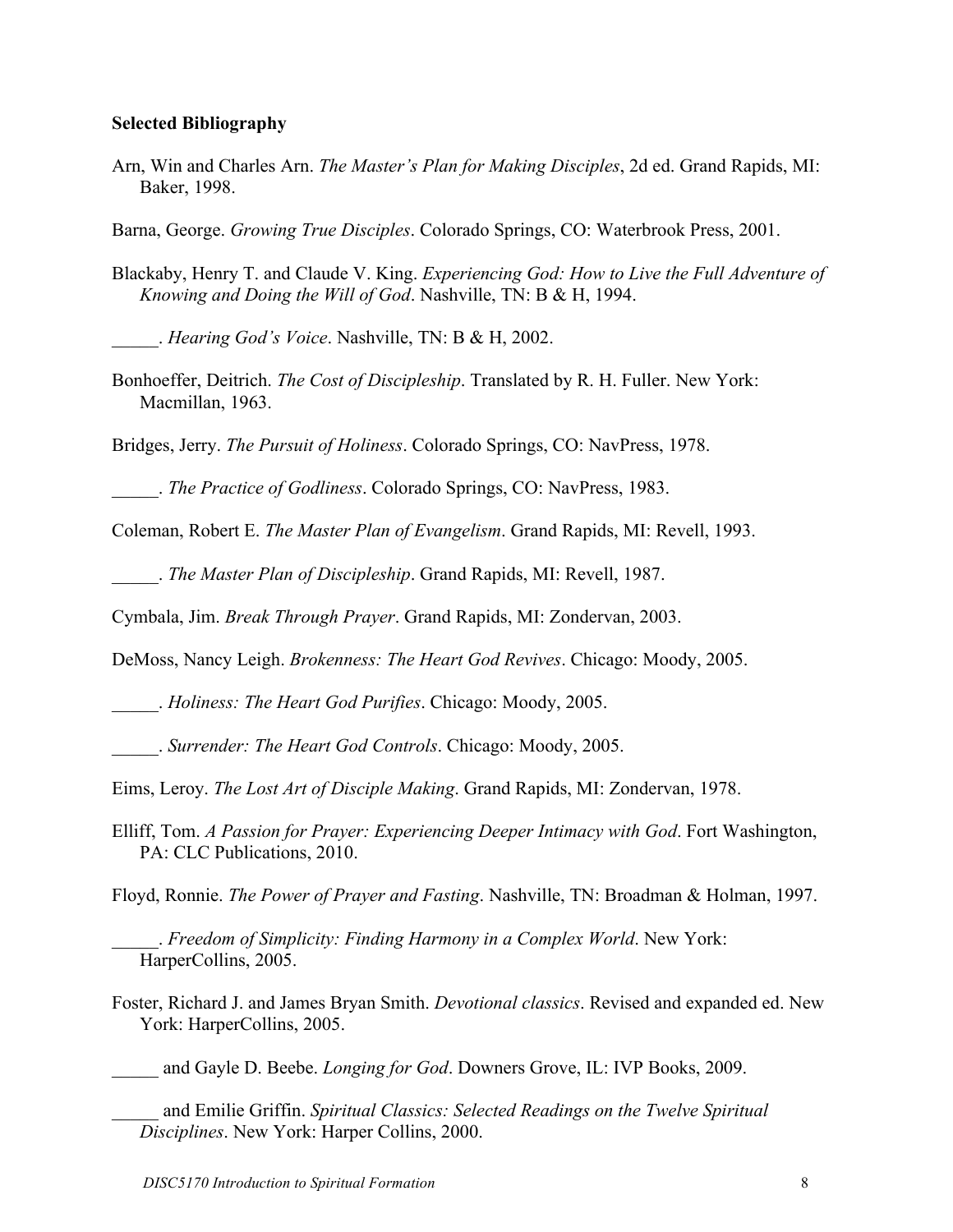- Frizzell, Gregory R. *How to Develop a Powerful Prayer Life: The Biblical Path to Holiness and Relationship with God*. Memphis, TN: The Master Design, 1999.
- Hall, R. Clyde. *Handbook for Youth Discipleship*. Nashville, TN: Broadman, 1988.

Hughes, R. Kent. *Disciplines of a Godly Man*. Wheaton, IL: Crossway, 2001.

Hull, Bill. *Jesus Christ Disciplemaker.* Colorado Springs, CO: NavPress, 1984.

*\_\_\_\_\_. The Disciple-Making Church*. Grand Rapids, MI: Fleming H. Revell, 1990.

\_\_\_\_\_. *The Disciple-Making Pastor*. Grand Rapids, MI: Revell, 1988.

- Idleman, Kyle. *Not a Fan: Becoming a Completely Committed Follower of Jesus*. Grand Rapids, MI: Zondervan, 2011.
- MacArthur, John. *The Keys to Spiritual Growth: Unlocking the Riches of God*. Wheaton, IL: Crossway, 1991.
- Muller, George. *The Autobiography of George Muller*. New Kensington, PA: Whitaker House, 1984.
- Murray, Andrew. *Absolute Surrender*. Springdale, PA: Whitaker House, 1982.

\_\_\_\_\_. *With Christ in the School of Prayer*. Springdale, PA: Whitaker House, 1981.

- Petersen, Jim. *Lifestyle Discipleship: The Challenge of Following Jesus in Today's World*. Colorado Springs, CO: NavPress, 1993.
- Piper, John and Wayne Grudem. *Recovering Biblical Manhood and Womanhood*. Wheaton, IL: Crossway Books, 1991.
- Plantinga, Cornelius, Jr. *Not the Way It's Supposed to Be: A Breviary of Sin*. Grand Rapids, MI: Eerdmans, 1995.
- Platt, David. *Radical: Taking Back Your Faith from the American Dream*. Colorado Springs, CO: Multnomah, 2010.
- Stanley, Charles F. *Handle with Prayer: How to Turn the World Around While on Your Knees*. Wheaton, IL: Victor Books, 1987.
- Whitney, Donald S. *Spiritual Disciplines for the Christian Life*. Colorado Springs, CO: NavPress, 1991.
- Wilkins, Michael J. *In His Image: Reflecting Christ in Everyday Life*. Colorado Springs, CO: NavPress, 1997.
- *DISC5170 Introduction to Spiritual Formation* 9 Wright, N. T. *Following Jesus: Biblical Reflections on Discipleship*. Grand Rapids, MI: William

Packer, James I. *Knowing God*. Downers Grove, IL: InterVarsity, 1973.